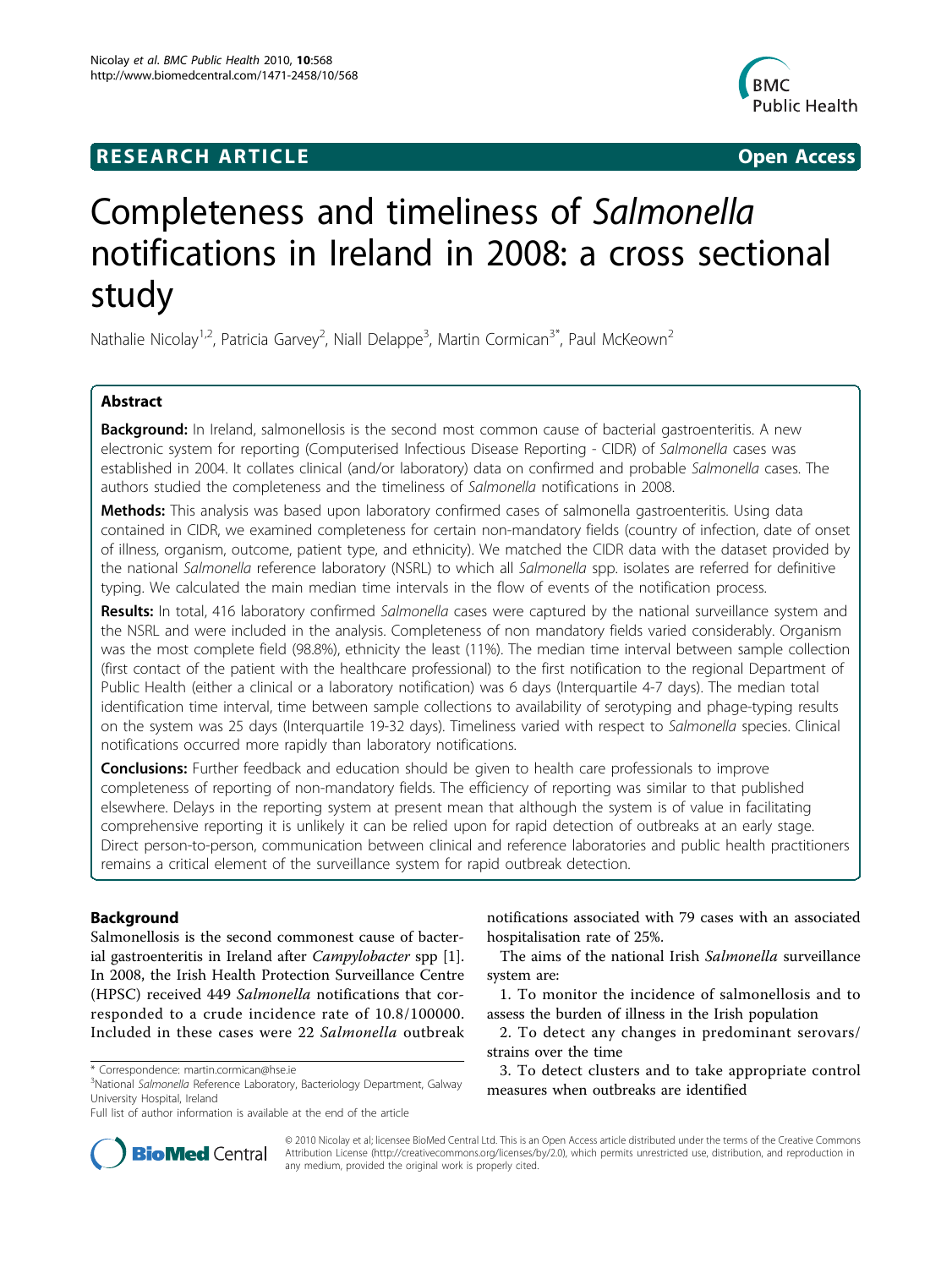4. To describe outbreak transmission routes and monitor potential emerging reservoirs.

Published reports have shown that electronic reporting improves timeliness and/or completeness of data [\[2](#page-7-0)-[6](#page-7-0)]. Electronic reporting of Salmonella cases was established in Ireland in 2004 and combines information generated and collated by the regional Departments of Public Health (DPH) in the eight Irish Health Service Executive (HSE) areas, the primary microbiological laboratories and the National Salmonella Reference Laboratory (NSRL). At a national level, the NSRL performs an important role in assisting in the surveillance of Salmonella enterica infection and understanding epidemiology by routine testing of an extended panel of antimicrobial agents, serotyping, phage typing and molecular analysis of submitted isolates. The HPSC is responsible for collation of data, detection and investigation with partner agencies of national outbreaks, provision of expert advice, operational support during outbreaks and incidents when requested and publication of a national annual report.

Best evidence suggests that evaluation of surveillance systems should be conducted on a regular basis to ensure that such systems meet their intended objectives [[7-9](#page-7-0)]. A full evaluation of any surveillance system should encompass the following features: simplicity, flexibility, data quality, acceptability, sensitivity, predictive value positive, representativeness, timeliness and stability [[8\]](#page-7-0).

In this report, we aim to describe completeness of the data and the timeliness of case notification.

#### Methods

#### The Irish Surveillance System for Salmonella Notification

A national case definition for salmonellosis, based upon the standard European Centre for Disease Prevention and Control salmonella case definition is in use in Ireland. A case is defined as having a clinical picture compatible with salmonellosis e.g. diarrhoea, abdominal pain, nausea and sometimes vomiting. Cases may also be asymptomatic. A confirmed case is a clinically compatible case that is laboratory confirmed, while a probable case is a laboratory confirmed isolate without clinical information or a case with clinical symptoms that has an epidemiological link.

Salmonella infection is one of the 68 infections for which notification is mandatory in Ireland (Infectious Diseases (Amendment) (No. 3) Regulations 2003, S.I. No. 707 of 2003). Cases are reported through a web-based Computerised Infectious Disease Reporting system (CIDR). CIDR was introduced in 2004 and was fully implemented in six out of eight HSE areas and in 16 out of 36 primary laboratories in hospitals (but none of the small number of private laboratories), and in the NSRL by 2008. A confirmed case should have a clinical and a laboratory notification. Probable cases reported on the basis of an epidemiological link will only have a clinical notification. As not all primary laboratories have live access to the CIDR system, laboratory notification data are entered on the CIDR system by either of two processes. The majority of cases are diagnosed and reported by primary laboratories where CIDR is in use. For these cases, laboratory notifications are recorded directly on CIDR by laboratory personnel. For the minority of cases notified by primary laboratories where CIDR is not already in use, laboratory notifications are forwarded to the DPH where they are entered on CIDR. Clinicians are informed of positive diagnostic findings by laboratory personnel, at which point, clinicians should notify confirmed Salmonella cases. Clinical notifications consist of a standardized form filled out by the practitioner which is registered on CIDR by staff in the DPH in each HSE area. To ensure that cases are not reported in duplicate on the system, clinical and laboratory notifications corresponding to same case are matched at the DPH level using name, date of birth and address information.

In Ireland, it is standard practice that human clinical Salmonella isolates are referred to the NSRL for definitive typing (serotyping  $+/-$  phage typing). Where the primary laboratory is live on CIDR, this enhanced microbiological information is uploaded directly on CIDR by NSRL staff, where it is forwarded to the DPH in a two stage process via the primary laboratory. Where the primary laboratory is not yet live on CIDR, this information is reported to the DPH by other channels. To ensure a high level of completeness for the variable 'serotype' on CIDR, the serotype details for isolates from laboratories where CIDR is not already in use are updated manually on CIDR by the DPH. NSRL independently maintains a laboratory database on all isolates received, an extract of which is sent monthly to the HPSC, for data validation purposes.

At the HPSC level, all data entered into CIDR are anonymised and transferred to an SQL database which is the master data matrix containing all national notification data. Although not all participants in the surveillance system have direct access yet to CIDR, the salmonella surveillance system on CIDR covers the entire Irish population by receiving data directly, or indirectly through the DPH, from clinicians and all of the publicly and privately owned diagnostic laboratories.

#### Inclusion/exclusion criteria

All CIDR notifications of confirmed cases in 2008, where a matching record on the NSRL laboratory database could be identified, were considered eligible for inclusion in the study. As HPSC personnel do not have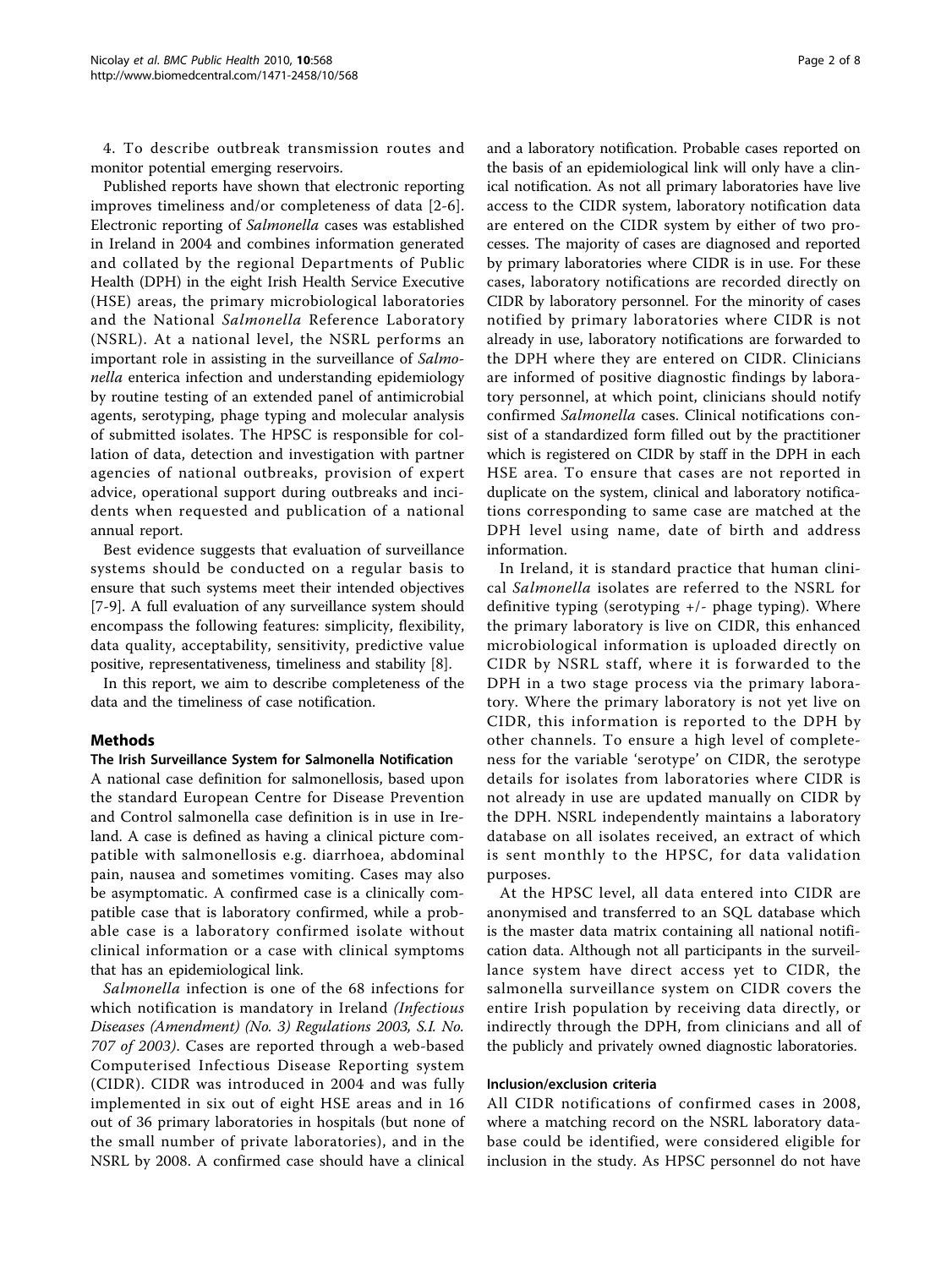access to named patient data, matching was performed on the basis of gender, date of birth, HSE-area, serotype, and/or where the DPH has already indicated a match. Additional variables from the NRSL dataset were merged with the CIDR variables based on this matching.

## Evaluation methods

## 1. Completeness

The following non mandatory fields were examined for completeness: country of infection, date of onset of illness, organism, outcome, patient type and ethnicity.

## 2. Timeliness

Time intervals (the number of days (d) between key dates) were calculated for each case when the dates were available. Microsoft Excel™ was used for calculations. Once all intervals were calculated, inaccurate dates (primarily recognised by identifying negative time intervals) were validated and excluded. Stata V0.8 software (Stata Corporation) was used to calculate each median time interval and their  $1<sup>st</sup>$  (25%) and the  $3<sup>rd</sup>$ (75%) interquartiles (IQ).

## Examined time intervals (Figure [1](#page-3-0))

The following main time intervals were identified and studied in detail.

1. The time between sample collection (which was considered as the time of patient's first visit to the clinician) and the first notification date on CIDR (this could be either a laboratory or a clinical notification) was the time interval chosen to assess the overall performance of the system. It corresponds to the time between the patient coming into contact with the health care services and a proxy measure for the public health authorities becoming aware of the case. This was named the "sample collection - first notification time interval". We then examined each time interval in the flow of events in the clinical and laboratory notifications respectively.

2. The clinical notification flow is the sequence from the date of onset of symptoms to the date of clinical notification illustrated as interval 1 (int1) and interval 2 (int2).

3. The laboratory notification flow is the sequence between the date of specimen collection and the date of primary laboratory notification illustrated as interval 2' (int2'), interval 3 (int3) and interval 4 (int4).

4. The NSRL notification flow is the time sequence between the date the specimen was received at NSRL and the date when NSRL serotyping +/- phage typing results are forwarded to the DPH on CIDR via the primary laboratory (using the CIDR system). It is illustrated as interval 4' (int4') to interval 7 (int7).

5. To assess notification practice in term of availability of definitive Salmonella characterisation (serotyping +/-

phage typing) on the system, the time interval between date of sample collection and forwarding of the serotyping +/- phage typing results by the primary laboratory to the DPH was examined. It is named the total identification time interval and illustrated as "TOTAL" in figure [1](#page-3-0).

6. A specific analysis of the time interval to complete analysis of serotyping/phage typing at NSRL illustrated as interval 5 was made for the three Salmonella serotypes most commonly identified in 2008, namely Salmonella Enteritidis, Salmonella Typhimurium and Salmonella Agona.

7. With respect to those cases diagnosed in primary laboratories that are live on the system, a comparison of length of interval between each stream was undertaken.

## Results

A total of 449 cases were recorded onto CIDR but it was not possible to identify matching isolates in 33 (7%) cases in the NSRL database. Of the 433 Salmonella isolates recorded in the NSRL database, no CIDR notifications could be identified for 17 of them (4%). In total, 416 cases had both a CIDR record and a matching record in the NSRL database (92.7% of CIDR notifications). Of these, 294 (71%) had a laboratory notification from a primary laboratory live on the system. These 416 cases formed the basis for the subsequent analysis.

## Completeness for non mandatory fields in CIDR

Completeness varied for non mandatory fields (Table [1](#page-3-0)). The organism field was very complete (98.8%). Patient type and outcome fields were relatively incomplete: 62.9% and 33.9%. Almost two third of cases had a date for onset of symptoms specified (62.5%). Country of infection field was complete in about half of records (53.6%). Information on ethnicity was available for only 45 records (11%).

## The timeliness.(table [2\)](#page-4-0)

## The sample collection - first notification time interval

This time interval was calculated for 167 records (40.1%). Its distribution was skewed to the right (Figure [2](#page-5-0)). The median sample collection - first notification time interval was 6d (IQ 4-7d).

#### Median time intervals in the clinical notification flow

This describes the time interval between onset of symptoms and clinical notifications on CIDR. The median time interval between onset of symptoms and date of sample collection (Int1,  $n = 130$ ) was 4d (IQ 0-6d). After sample collection it took a median time interval of 6d (IQ 5-8d) before clinical notification of the case  $(int2, n = 167).$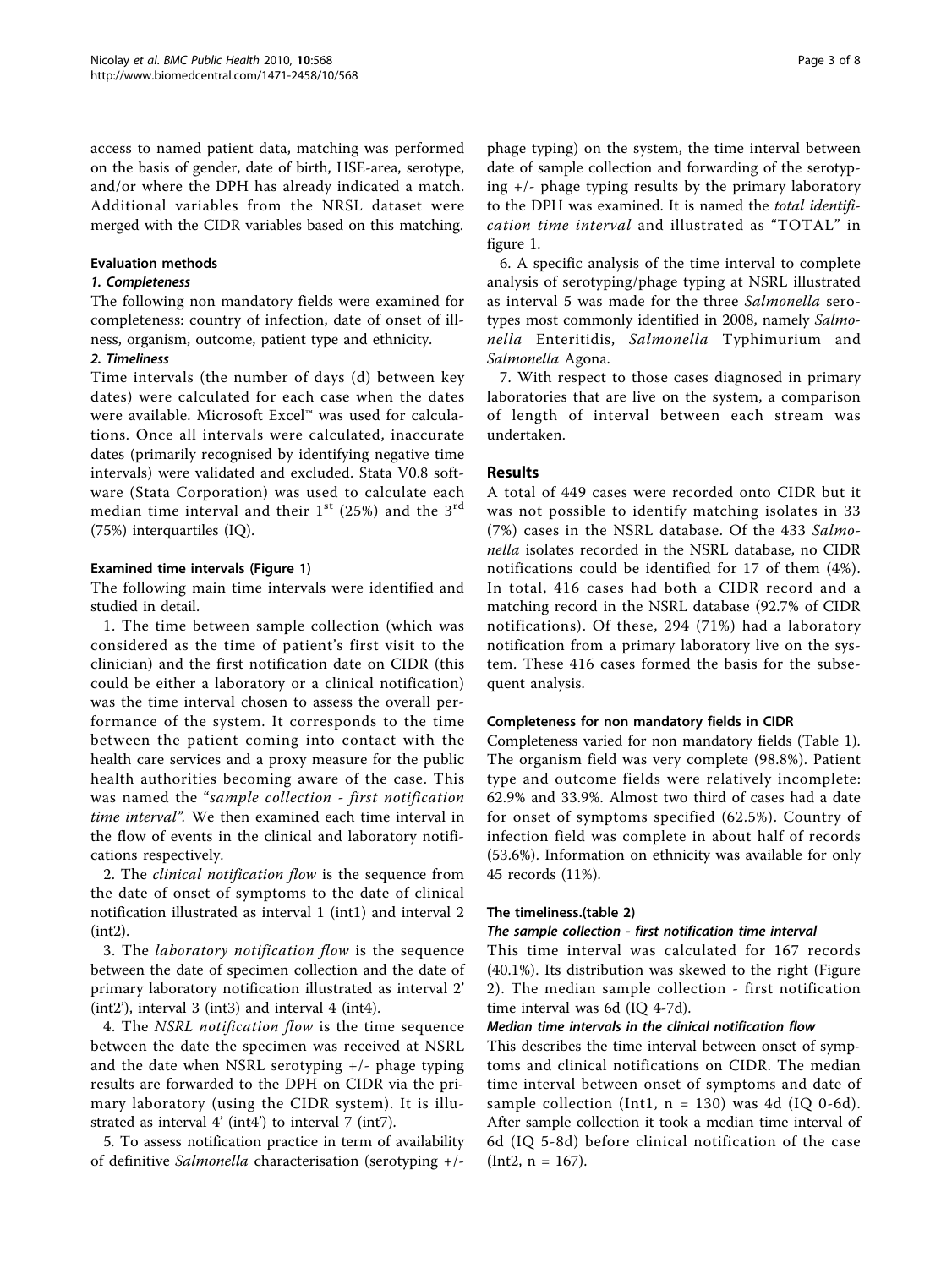<span id="page-3-0"></span>

## Median time intervals in the primary laboratory notifications flow

Most of the samples collected arrived at the primary laboratory on the day of collection giving a median time interval between date of sample collection and date of sample received (Int2',  $n = 169$ ) of 0d (IQ 0-1d). Then the median time interval between the date the sample was received and the strain was isolated at the primary laboratory (Int3,  $n = 197$ ) was 3d (IQ 2-5d). An additional median time interval of 4d (IQ 1-8d) was required to notify the primary laboratory results (Int4,  $n = 232$ ) to the DPH.

## Median time intervals in the reference laboratory notification flow

The median time interval between the isolation date at the primary laboratory and the date the isolate (Int4', n = 398) was received at the NSRL was 4d (IQ 3-6d).

The median time interval between receipt at the reference laboratory and serotyping/phage typing results (Int5,  $n = 416$ ) was 5d (IQ 3-7d). The median time interval between the results date and the date the results were forwarded by NSRL to the primary laboratory via CIDR (Int6,  $n = 234$ ) was 9.5d (IQ 6-18d). There was an additional median time interval of 4d (IQ 1-7d) to forward the results to the DPH by the primary laboratory via CIDR (Int7, n = 234).

| Table 1 Completeness of non mandatory fields in              |  |
|--------------------------------------------------------------|--|
| <i>Salmonella</i> notifications, Ireland, 2008 ( $N = 416$ ) |  |

| Field                   | Number of<br>reports | Percentage of total reports<br>(%) |
|-------------------------|----------------------|------------------------------------|
| Organism                | 411                  | 98.8                               |
| Patient type            | 262                  | 62.9                               |
| Onset symptoms          | 260                  | 62.5                               |
| Country of<br>infection | 223                  | 53.6                               |
| Outcome                 | 141                  | 33.9                               |
| Ethnicity               | 45                   | 11.0                               |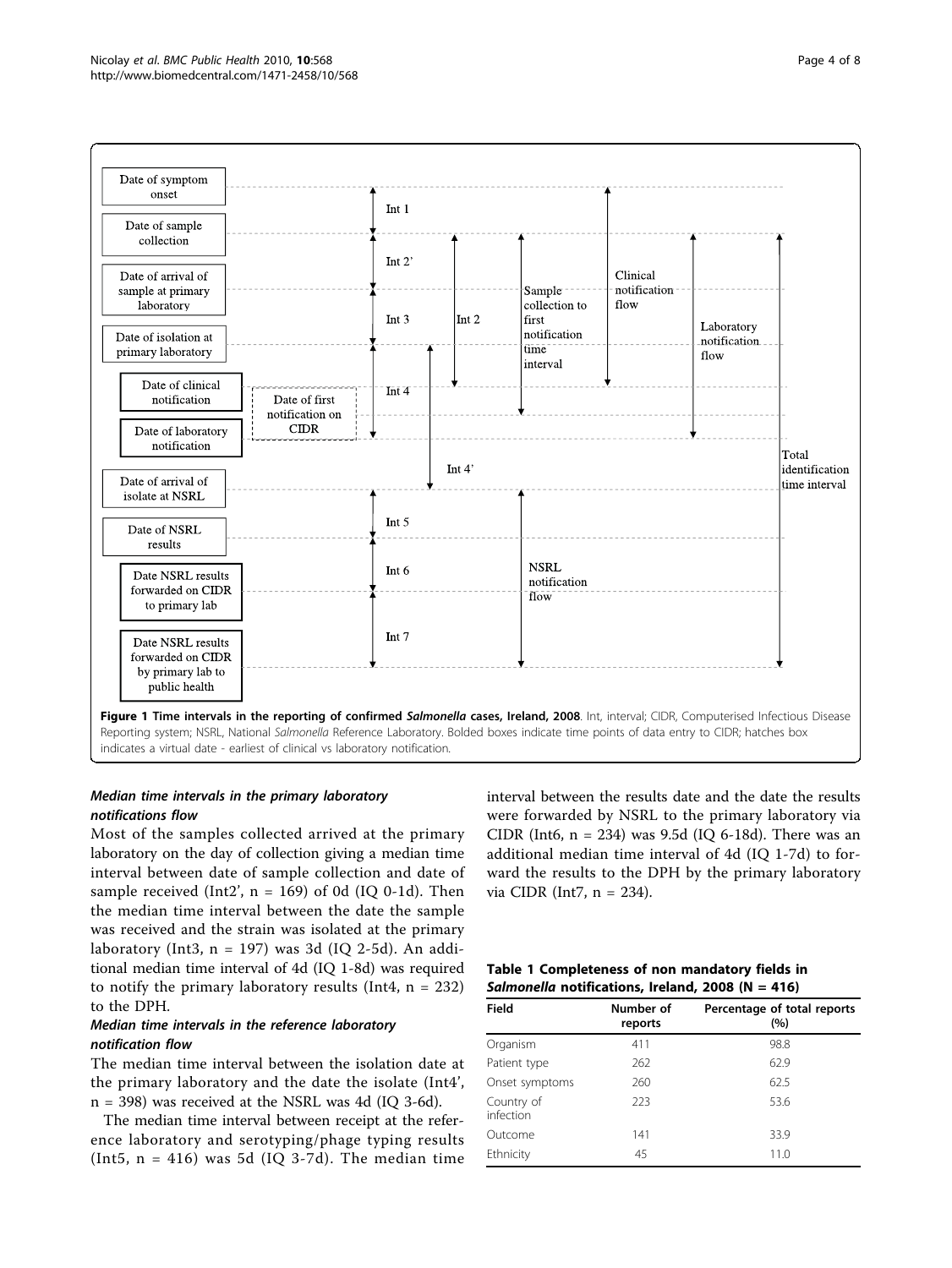#### <span id="page-4-0"></span>Table 2 Value of the examined time intervals, Salmonella notification, Ireland, 2008

| Interval description                                                                                 | n   | Median (IQ)   |
|------------------------------------------------------------------------------------------------------|-----|---------------|
| Sample collection - first notification interval                                                      | 167 | $6(4 - 7)$    |
| Interval 1: Onset of symptoms - sample collection                                                    | 130 | $4(0 - 6)$    |
| Interval 2: Sample collection - clinical notification                                                | 167 | $6(5 - 8)$    |
| Interval 2': Sample collection - arrival of sample at primary laboratory                             | 169 | $0(0 - 1)$    |
| Interval 3: Arrival of sample at primary laboratory - Isolation at primary laboratory                | 197 | $3(2 - 5)$    |
| Interval 4: Isolation at primary laboratory - laboratory notification                                | 232 | $4(1 - 8)$    |
| Interval 4': Isolation at primary laboratory - arrival of sample at NSRL <sup>b</sup>                | 398 | $4(3-6)$      |
| Interval 5: Arrival of sample at NSRL <sup>b</sup> - serotyping/phage typing results                 | 416 | $5(3 - 7)$    |
| Interval 6: Forward of serotyping/phage typing results by NSRL to primary laboratory                 | 234 | $9.5(6 - 18)$ |
| Interval 7: Forward of serotyping/phage typing results by primary laboratory to the DPH <sup>c</sup> | 234 | $4(1 - 7)$    |
| Total identification time interval : Sample collection - NSRL results uploaded on CIDR               | 154 | $25(19 - 32)$ |

<sup>a</sup>25%-75% Interquartile interval (IQ)

<sup>b</sup>National Salmonella Reference Laboratory

<sup>c</sup>Department of Public Health

#### The total identification time interval

The median total identification time interval, interval between the date of specimen collection and availability of serotyping  $+/-$  phage typing on CIDR (n = 154) was 25d (IQ 19-32d).

#### Timeliness by organism

A total of 65 different serotypes were identified by the NSRL during the study period. The most common serotypes identified were Salmonella Typhimurium (132 cases, 31%), Salmonella Enteritidis (121 cases, 29%) and Salmonella Agona (13 cases, 3.1%). The median total time interval for full identification at the NSRL was 6d for Salmonella Typhimurium and Salmonella Enteritidis (IQ 3-7d) and 3d for Salmonella Agona (IQ 2-4d). This reflects that additional time required for phage typing of Salmonella Typhimurium and Salmonella Enteritidis. Phage typing of Salmonella Agona is not performed.

In 2008, 11 of the 13 cases of Salmonella Agona notified formed part of a large European outbreak. The median time interval between first notification and onset of symptoms was 7d [IQ 5-8d]. The median time interval between onset of symptoms and specimen received to the reference lab was 8d [IQ 4-9d].

## Comparison of the timeliness between laboratory and clinical notifications

For cases identified by primary laboratories which were live on the system ( $n = 294$ ), it was possible to make a comparison between the timeliness of clinical and primary laboratory notifications (table [3\)](#page-5-0). For 40% of cases, both notifications were received on the same day. One quarter of cases (25%) were notified in the first instance by the primary laboratory; the median time interval between that notification and the subsequent clinical notification was 1d (IQ 1-2d). One third of cases (35%) were notified in the first instance clinically; the median time interval between that notification and the subsequent laboratory notifications was 6d (IQ 3-12.5d). This suggests that clinicians were more prompt in notifying than laboratories.

## **Discussion**

This is the first study which assesses the completeness and the timeliness of the Salmonella notifications in Ireland since the implementation of the new national Computerized Infectious Disease Reporting (CIDR) in 2004. Salmonella was chosen as it remains a major bacterial cause of gastroenteritis in the Irish population and the surveillance system is well developed and stable over many years. The occurrence of regular outbreaks of salmonellosis (in 2008 an extended foodborne Salmonella Agona outbreak originating in Ireland resulted in 163 cases in Ireland, the UK and Europe) underlines the necessity of timely case reporting at a national level to detect cases and to describe the extent of outbreaks (national and regional) in order to apply rapid and effective control measures. Additionally, the emergence of unusual or locally uncommon strains of Salmonella due to an increasing numbers of exposures to new reservoirs [[10\]](#page-7-0) underlines the necessity for monitoring this disease with precise and timely clinical and microbiological data.

In our study, we were able to identify 416 out of 449 (92.7%) Irish salmonellosis cases that had both a CIDR notification and an NSRL record. For those 33 records on CIDR for which we could not identify a corresponding record in the NSRL dataset, possible likely explanations included that the isolate was never sent to the NSRL or that we were unable to match between the two datasets based on the identifiers available to us. For evaluation of completeness, we chose six variables which were non mandatory from a notification perspective but that described important elements of Salmonella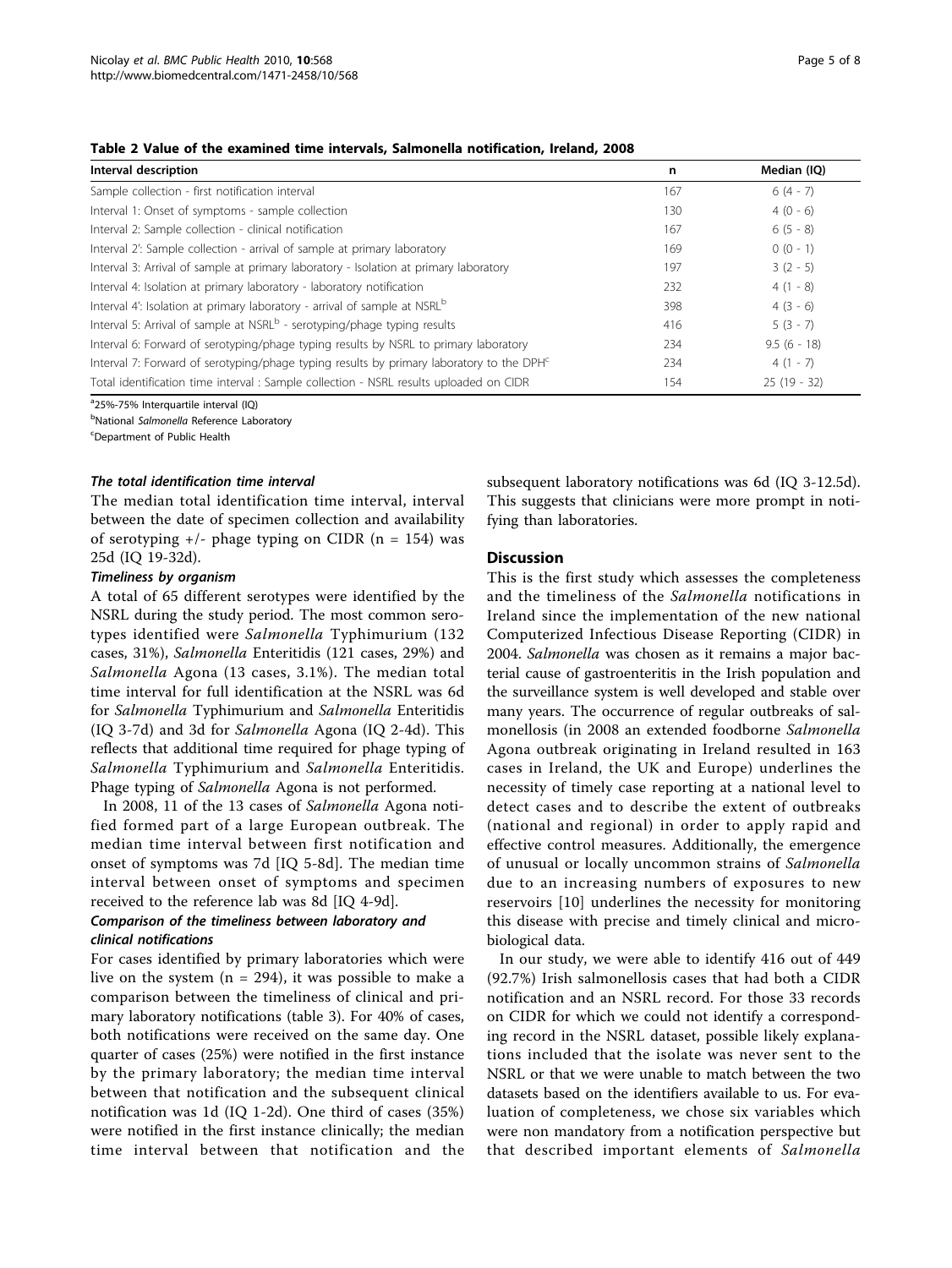epidemiology. Completeness of these six fields varied. This meant that important measures of the epidemiology of Salmonella and the responsiveness and sensitivity of the surveillance system (particularly country of infection, onset symptoms, outcome and patient type - hospital admission - a proxy for disease severity) may be inadequate. The variable Country of infection has the potential to be immensely valuable in allowing us to distinguish between indigenous and imported cases of Salmonella Enteritidis and to evaluate true trends in indigenous cases. A better knowledge of trends in

indigenous cases allows a better assessment of control measures taken in respect of the Salmonella reservoirs in Ireland. For example, the Irish Department of Agriculture, Fisheries and Food operates a Salmonella control programme in poultry, which are known reservoirs of Salmonella Enteritidis. Reviewing the trends in serotype distribution of indigenous cases will permit us to comment on the effectiveness of such programmes at preventing cases of Salmonella Enteritidis associated with food consumed in Ireland. Ireland has become a multicultural and multiethnic society and the parameter



| <b>Notification way</b>          | Percentage of total notification (%) | Median | ימי       | Mean | $\mathsf{SD}^\mathsf{e}$ |
|----------------------------------|--------------------------------------|--------|-----------|------|--------------------------|
| Laboratory/Clinical <sup>D</sup> |                                      |        | 01/02/10  |      |                          |
| Clinical/Laboratory              |                                      |        | $3 - 125$ | aα   | 2.4                      |

<sup>a</sup>Only cases identified by primary laboratories which were live on the system are included

<sup>b</sup>Clinical notifications (after arrival of laboratory notifications)

<sup>c</sup>Laboratory notifications (after arrival of clinical notifications)

<sup>d</sup>25%-75% Interquartile interval (IQ)

<sup>e</sup>Standart Deviation (SD)

<span id="page-5-0"></span>Nicolay et al. BMC Public Health 2010, 10:568 http://www.biomedcentral.com/1471-2458/10/568

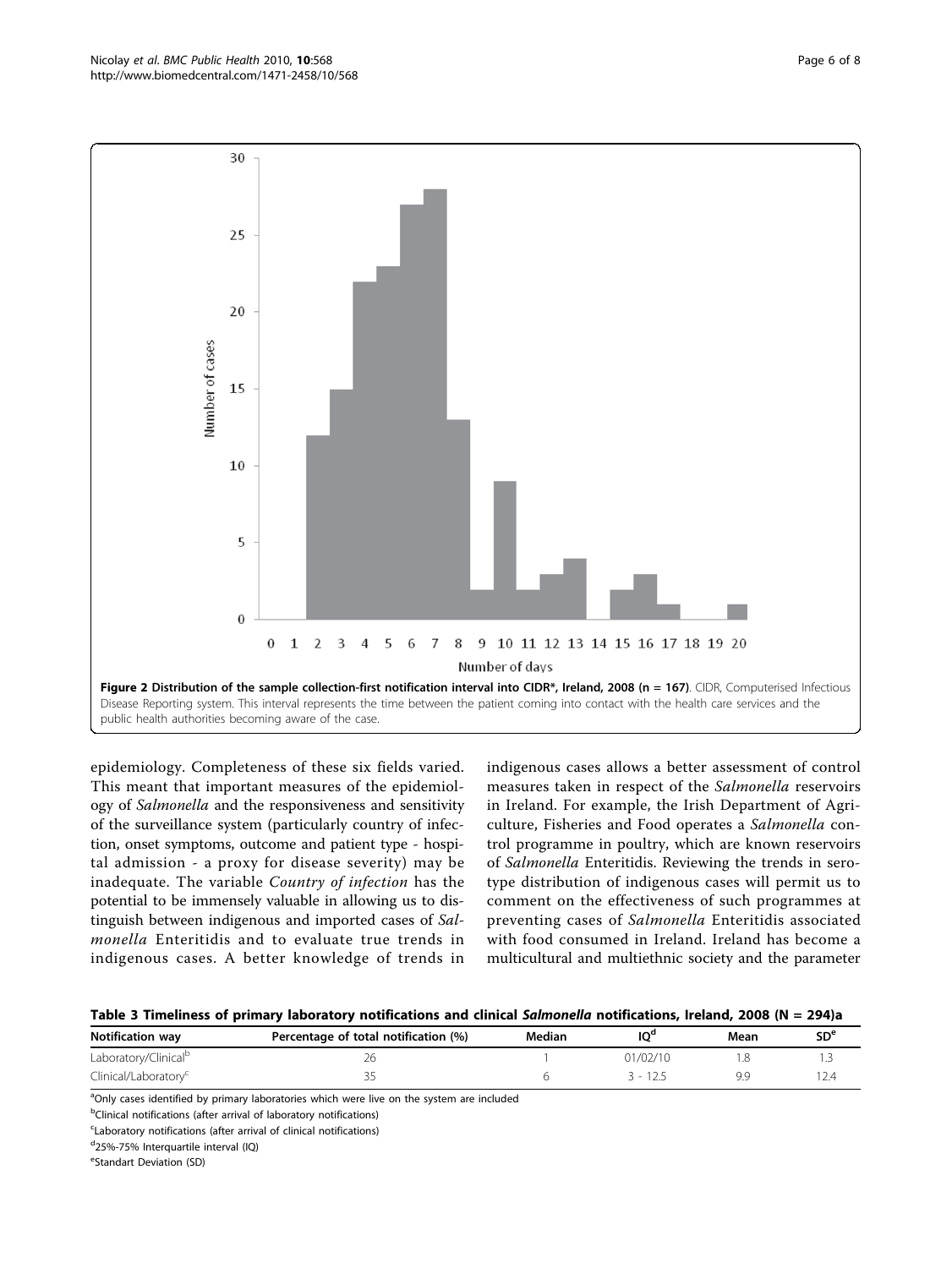Ethnicity has the potential to provide important pointers in the case of food contamination (either at source or in a food outlet) associated with particular ethnic groups. That only about 10% of cases have this information completed means that a potentially important source of information is lost. Completion of Patient type and Outcome fields are important proxy measures of disease severity. Monitoring severity of disease is important, especially if new vehicles of infection or serotypes emerge producing altered clinical patterns.

The notification system for Salmonella is complex. Altogether, twelve time intervals were identified in the complete notification process which included clinical and primary laboratory notifications as well as integration on CIDR of results of serotyping and phage typing. The main purpose of determining the timeliness of these intervals was to assess the rate limiting steps in the surveillance of salmonellosis on CIDR, as timely access to serovar and phage type information is important to rapidly identify and manage outbreaks. However, for those primary laboratories which were not live on CIDR (20 out of 36 which corresponds to 122 out of 416 notifications), timeliness of laboratory notifications onto CIDR could not be assessed.

The time interval between a primary laboratory identifying an isolate as being Salmonella and the first reporting of this case to the DPH is short (4d). This time interval was similar to that reported by Sweden [[11\]](#page-7-0). In terms of public health action (especially outbreak identification or exclusion of high risk cases) there is a need for the diagnosing clinician to report Salmonella cases in a timely manner. The shorter the delay in reporting, the greater will be the opportunity for effective public health action.

Timely access to serotype and phage type information by PH is important to assist early detection of clusters and outbreaks. Referral of isolates from primary laboratories to the NSRL took a median time of 4d, as this included the time required to package and transport isolates from the primary laboratory to the NSRL. The full identification at the NSRL took a median time of 5d permitting identification of clusters in a timely way by NSRL personnel which are communicated promptly to PH using informal channels (telephone, emails). In our evaluation, the longest delays identified were the formal reporting of the final typing result by the NSRL to the primary laboratory (interval 6, 9.5d (IQ 6-18)) via CIDR and by the primary laboratory to the DPH via CIDR (interval 7,4d (IQ 1-7)). The formal process for reviewing typing information through CIDR from the NSRL is not at present sufficiently timely for outbreak detection. However the process remains a valuable tool to monitor the incidence of the disease and to describe its main epidemiological characteristics. A proposed new laboratory information system at the NSRL will permit automated upload of typing information into CIDR, thus reducing the time required for this step.

This full process has a median time of 25d which is equal to the delay reported by South Wales [[12](#page-7-0)] but longer than the time required in South Australia (14d) [[13](#page-7-0)] and in King County Washington (16d) [[14](#page-7-0)]. However, according to the descriptions given in these reports, important differences may have contributed to shorter reporting times. For example, in King County Washington, phage typing was not part of the identification process. Some limitations apply to our results. The one year study period was short. However, it was selected as many public health areas and laboratories were live on CIDR by that time. For those laboratories not live on the system, comparisons of the timeliness of clinical and laboratory notifications could not be made. Moreover, we did not remove weekend days from the interval calculation. The justification for removing weekend days is that routine work is generally not performed on these days, and this would have improved the apparent timeliness of results. However we consider that it appropriate to include weekend days as all days are equally relevant to the spread of infection. The intervals calculated may not be representative of the true delay in turnaround as many dates were not available. This study provided baseline data on timeliness that will allow subsequent comparison once all regions are live on CIDR.

#### Conclusions

Efforts should be made to continue to improve the completeness of non-mandatory variables and to improve the timeliness of reporting (especially definitive typing data) through CIDR. For local clusters of Salmonella spp., CIDR appears timely enough for identification and action by local public health personnel. For more diffuse outbreaks which rely on detailed typing information, local and national public health agencies should continue to rely on timely alerts received via non-CIDR channels (i.e. telephone/email) for cluster identification.

#### Acknowledgements

The Epiet fellowship of NN was funded by the European Commission DG SANGO.

#### Author details

<sup>1</sup> European Programme for Intervention Epidemiology Training (EPIET), European Centre for Disease Prevention and Control (ECDC), Stockholm, Sweden. <sup>2</sup> Health Protection Surveillance Centre, 25-27 Middle Gardiner Street, Dublin 1, Ireland. <sup>3</sup>National Salmonella Reference Laboratory, Bacteriology Department, Galway University Hospital, Ireland.

#### Authors' contributions

PMK and PG initiated the project. NN wrote the study protocol, designed the analytic plan, performed the statistical analysis and wrote up the manuscript. Data from the National Salmonella Reference Laboratory were validated and collated by ND. PG assisted in the interpretation of the final